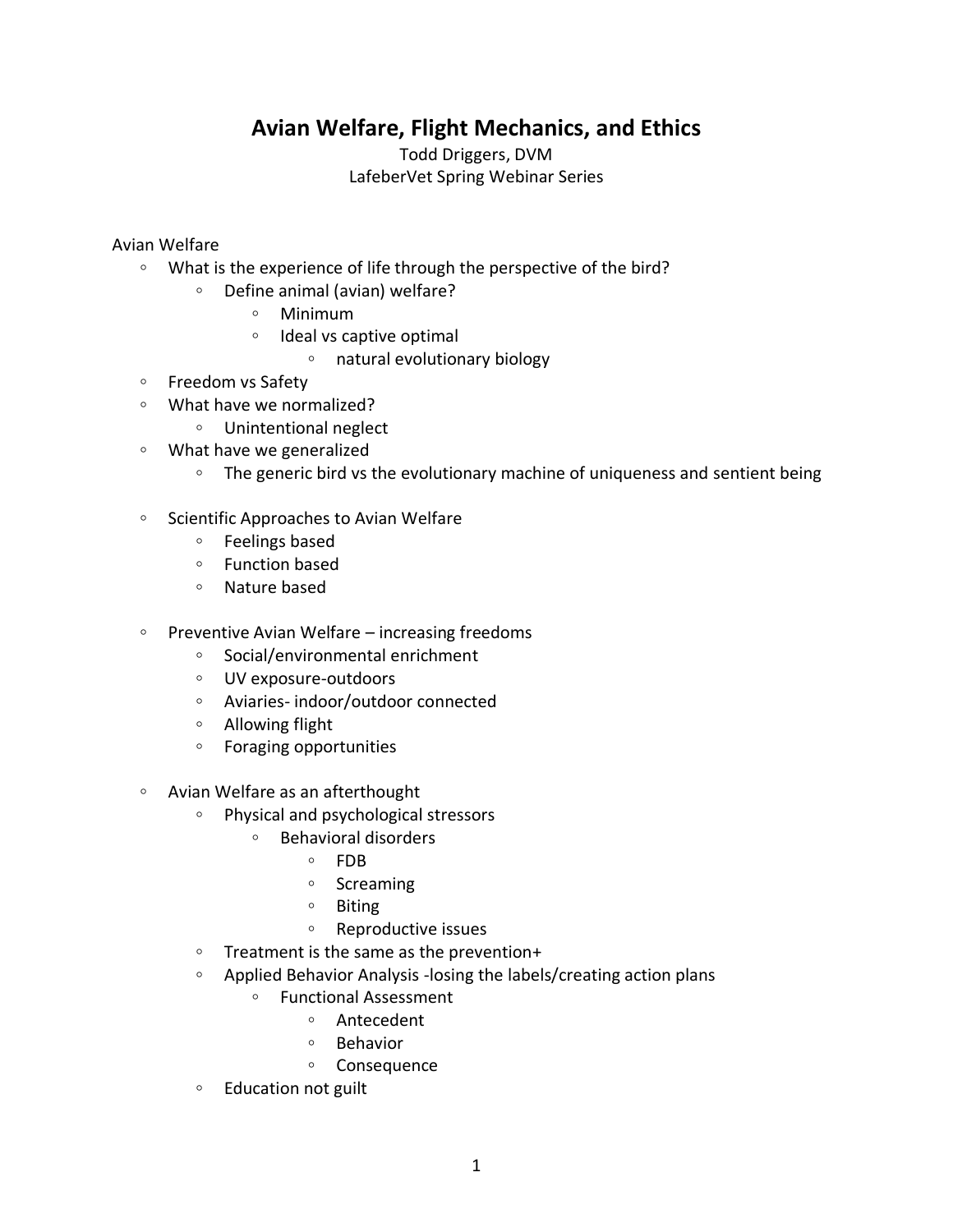- Guilt leads to stewards desire to rehome
- Education is empowerment

Flight Mechanics

- Definitions
	- Airfoil
	- Lift
	- Drag
		- Induced
		- Profile (form)
		- Parasitic
	- Boundary layer
	- Stall
	- Turbulence
- Feather Anatomy
- Flight Mechanics of Downstroke
- Flight Mechanics of Upstroke
- Primary/secondary open and feather separation causes high pressure air under the wing to louver through to low pressure on top decreasing backstroke resistance – passive?
- Forward thrust at primary/secondary separation at carpals with minor lift

## Ethics

- **Birds Eye View (perspectives) on Wing Trims**
	- Cut feathers poke (irritation)
	- Falling hurts (pain)
	- Afraid / can't escape noxious stimuli (fear)
	- Unable to say yes or no by natural means (limit choice and increase fear  $\rightarrow$  learned helplessness)
	- Total dependence on human steward
- Flight is how bird brains develop independence (avian education)
	- Never Trim Parrots Prior to Fledging
	- Flight is empowerment
	- Flight is their evolutionary design and biological right
	- They can't respond naturally to noxious stimuli when trimmed aggressively.
- Further Physical and Psychological Health Considerations
	- Cardiac and bone health.
	- Psychological wellness
		- To a bird in a cage with a wing trim
			- Yes means "I can't" and No means "I can't"
- Perspectives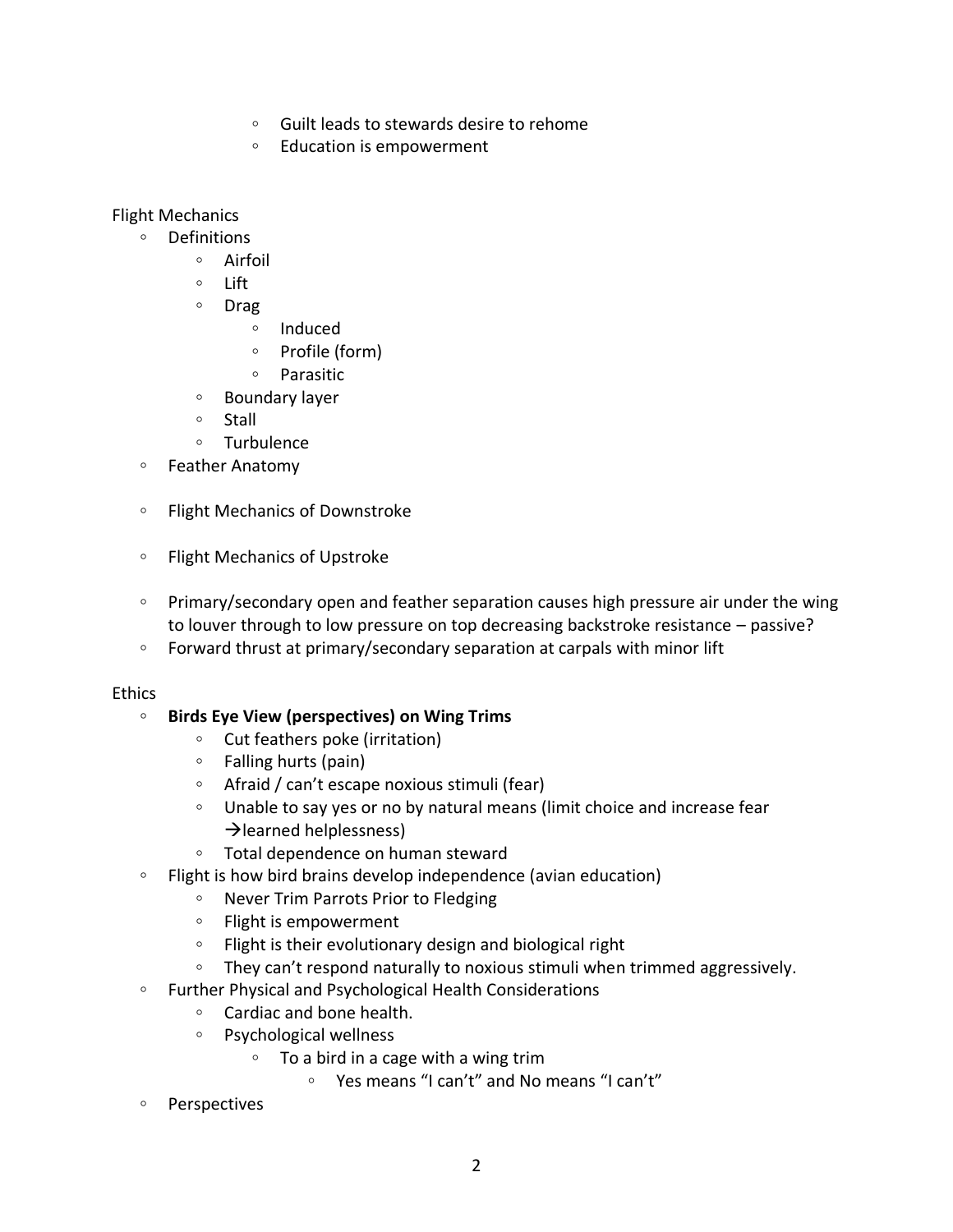- Cruelty?
- Careful steward?
- Fearful owners?
- Flight Ethics
- DVM Responsibilities
- Flight Ethics- Communication, Education, and Informed Consent
- Not trimming and not educating will result in loss of a client\*
- Communication of both the risk and benefits of feather trimming and/or leaving the natural wing
- **Education/Communication**
- Regarding flight- 2 way conversation DVM/Client
	- Education of Benefits/Risk
	- Listen and educate
		- Flight goals
		- Freedoms/enrichment
		- Risk factors (Client Fears)
- **Fear** (of loss) is a Primary Client Motivator that "Justifies" Removing flight (the evolutionary response to fear in captivity or in nature)
- Bird "owners" generally have great intentions.
	- Intention vs impact
	- Educate clients from fear-based decision to………
	- "How do we ensure birds live the best life possible" based decision
	- **Client Discussion topics (Fear Mitigation)**
	- Ceiling fans
	- Household predators- cats, dogs, children, and wildlife
	- Individual habits of household- kids, doors, high ceilings, mirrors, windows, toilets, pools and other outside risk
	- Past flight experience and injuries
- **Long term:** 
	- Nerve and bone pain lead to osteomyelitis, nerve impingement;
	- Chronic pain leads to learned helplessness, mutilation, feather destructive behavior, obesity, cardiovascular disease, pododermatitis (bumble foot), OCD,
	- Increased risk over time to predation leads to early death (opportunity/time)
- **Physical Exam**
	- Species- body type, wing load, tail length
	- Body condition/weight
	- Past or current medical issues or disabilities
- Is it possible to trim feathers and achieve the goals of the owner and the not have an overwhelming impact on the bird physically or psychologically?
	- Technique sensitive?
- IF Trimming is Deemed an Acceptable Risk…..
	- With the knowledge of flight mechanics
	- With the benefit of clear communication and education of risk and benefit
	- With the experience of a physical exam and history